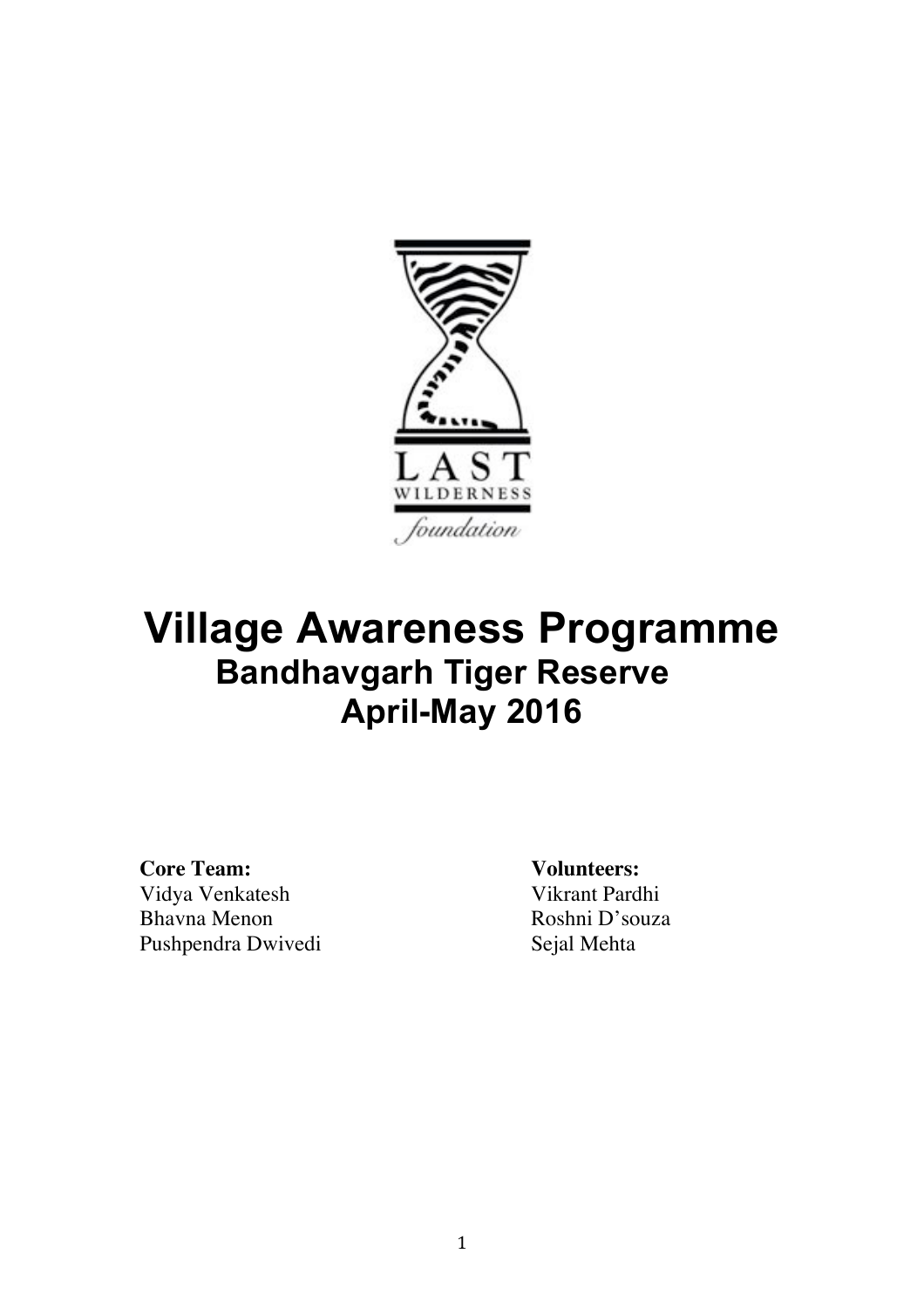# **Table of contents**

| HOW DOES THE VILLAGE AWARENESS PROGRAMME HELP? / BENEFITS OF THIS |  |
|-------------------------------------------------------------------|--|
| PROTECTIVE MEASURES/ ACTIONS TO AVOID MAN-ANIMAL CONFLICTS  17    |  |
|                                                                   |  |
|                                                                   |  |
|                                                                   |  |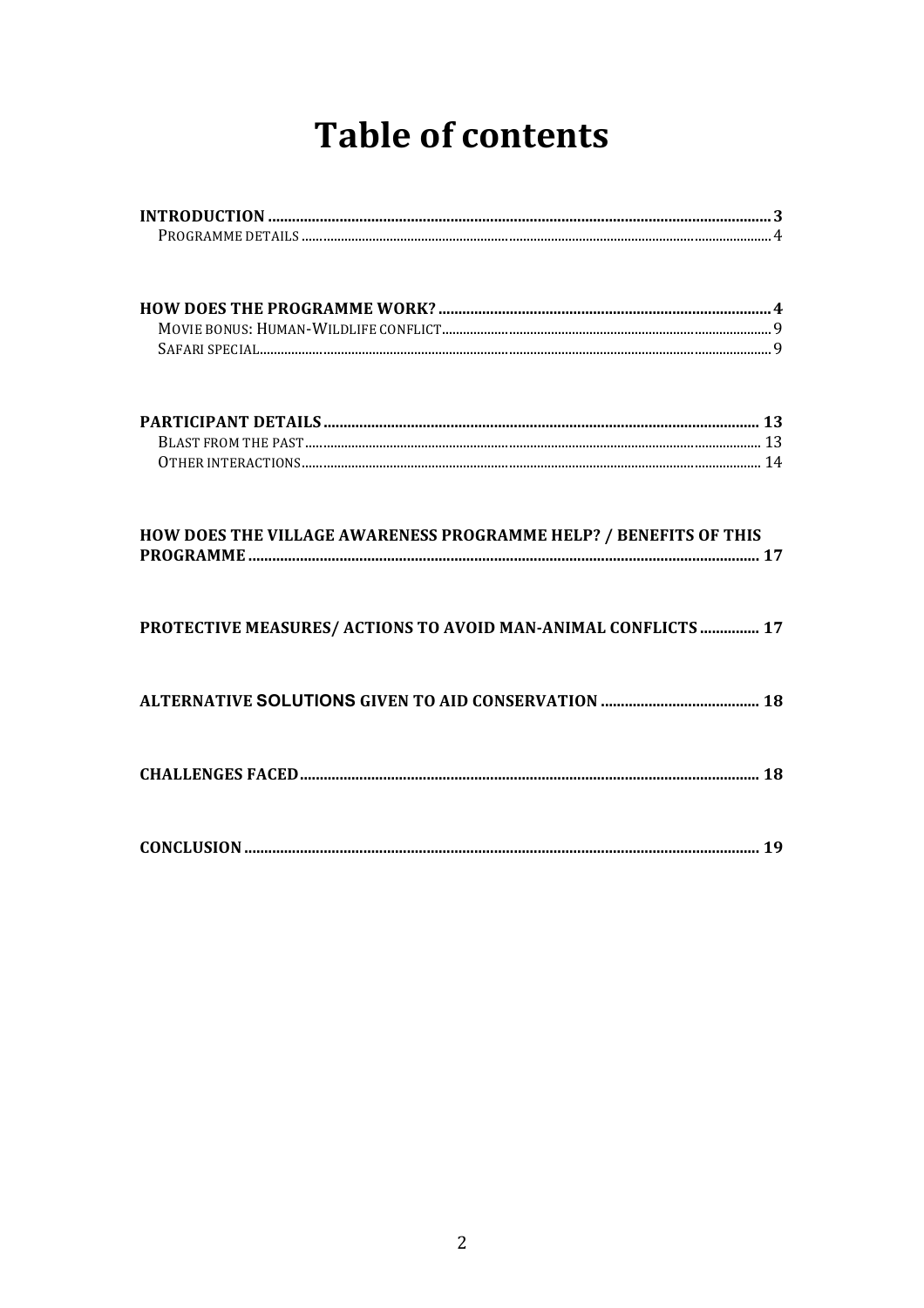### **Village Awareness Programme April- May 2016**



Pic 1: Our stalwarts and the future of conservation

#### **Introduction**

If you go by the books, conservation is defined as- 'the act of conserving something in particular.' But on field, the word conservation holds different for different people. For the Village Awareness Programme conducted by the Last Wilderness Foundation (LWF) for the past  $\overline{4}$  years, it has meant one thing – Communities.

Thus, in order to further aid conservation with the help of communities, Last Wilderness Foundation embarked on the  $11<sup>th</sup>$  leg of its journey to the forests of Central India to undertake the cause of awareness, understanding, sensitisation, among those who share their space with the tiger.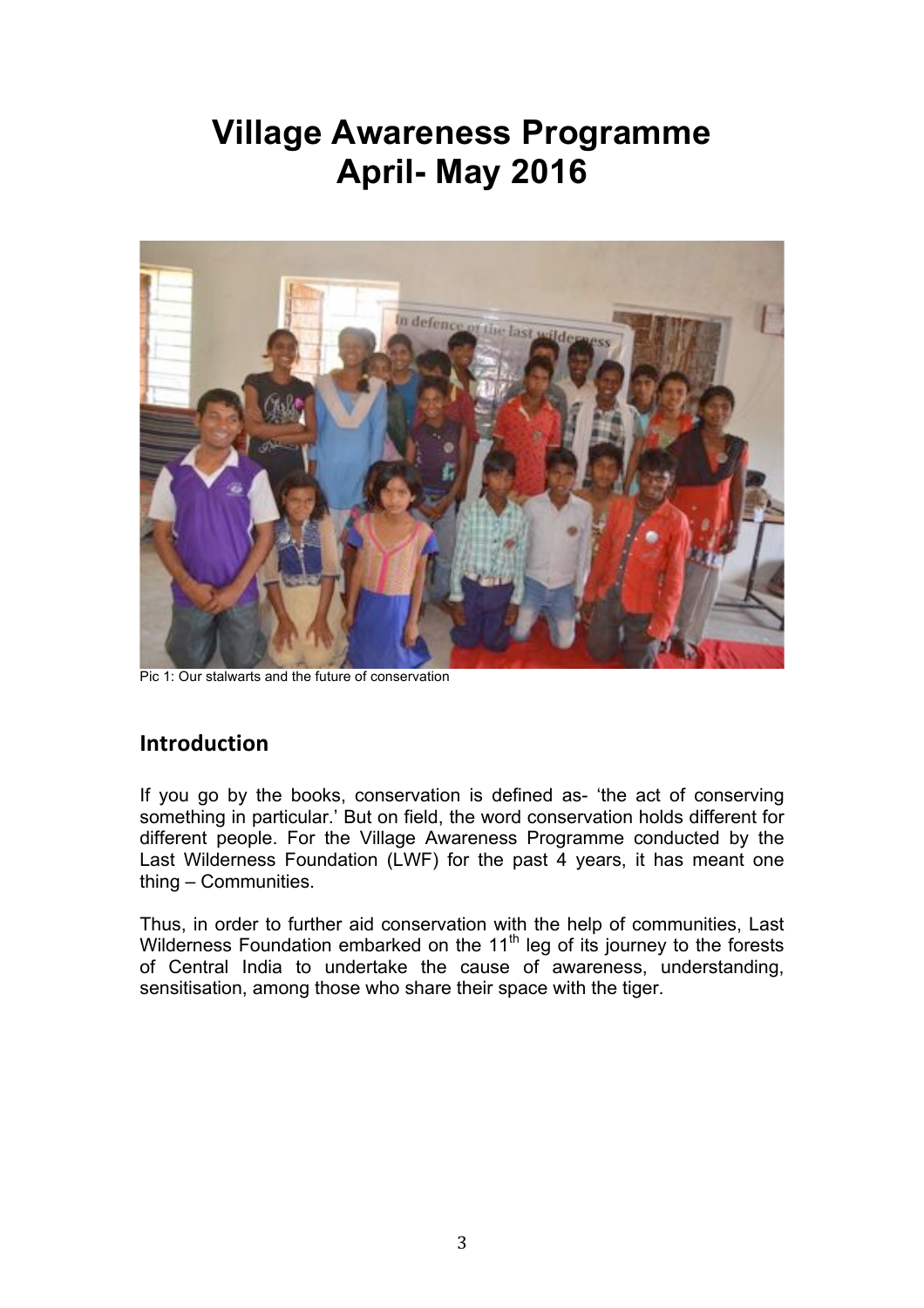#### **Programme details**

The Village Awareness Programme, which was conducted between 23rd April and 5th May 2016, saw participation of 497 people (students and elders from the village included) from the villages of Dulhera, Bansa, Badkhera, Dewri, Gata, Ghaghud, Madhau, Machkheta and Damna.

#### **2.3 How does the programme work?**

The students were taken for a safari by the LWF team where they were encouraged to be more aware of their surroundings, understand the interconnectedness between organisms, understand the role of the frontline staff in protection of the reserve, reduce their dependency on the forest and forest products, and finally contribute to the conservation of their reserve in their personal capacity. This were advised to do, by following a few simple methods like- planting of trees, not setting fire to the forest patches during *Mahua* and *Tendu* collection season and instead, using of more ' eco – friendly' methods like putting a dark cloth under the tree, cementing '*gobar*' under the tree so when the flowers fall, they will be easy to collect, due to the contrast against the mentioned surfaces. This way, the villagers need not spend more time than required in the forest, thereby also minimising contact with wild animals and reducing human- wildlife conflict.



Pic 2: Happy faces on the safari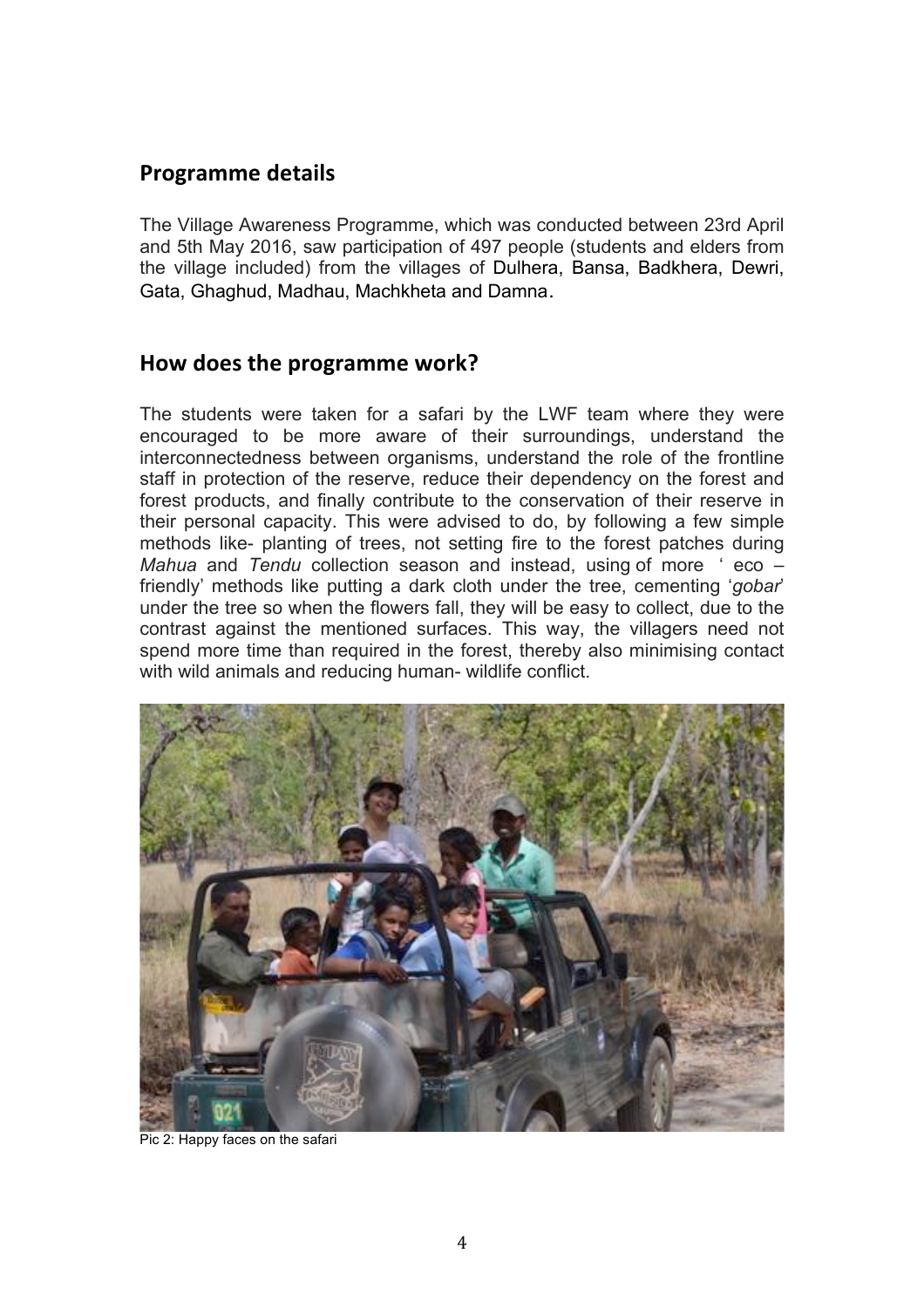

Pic 3: Waiting for the tiger at Devkarni



Pic 4: The wait for the tiger needs to be a patient one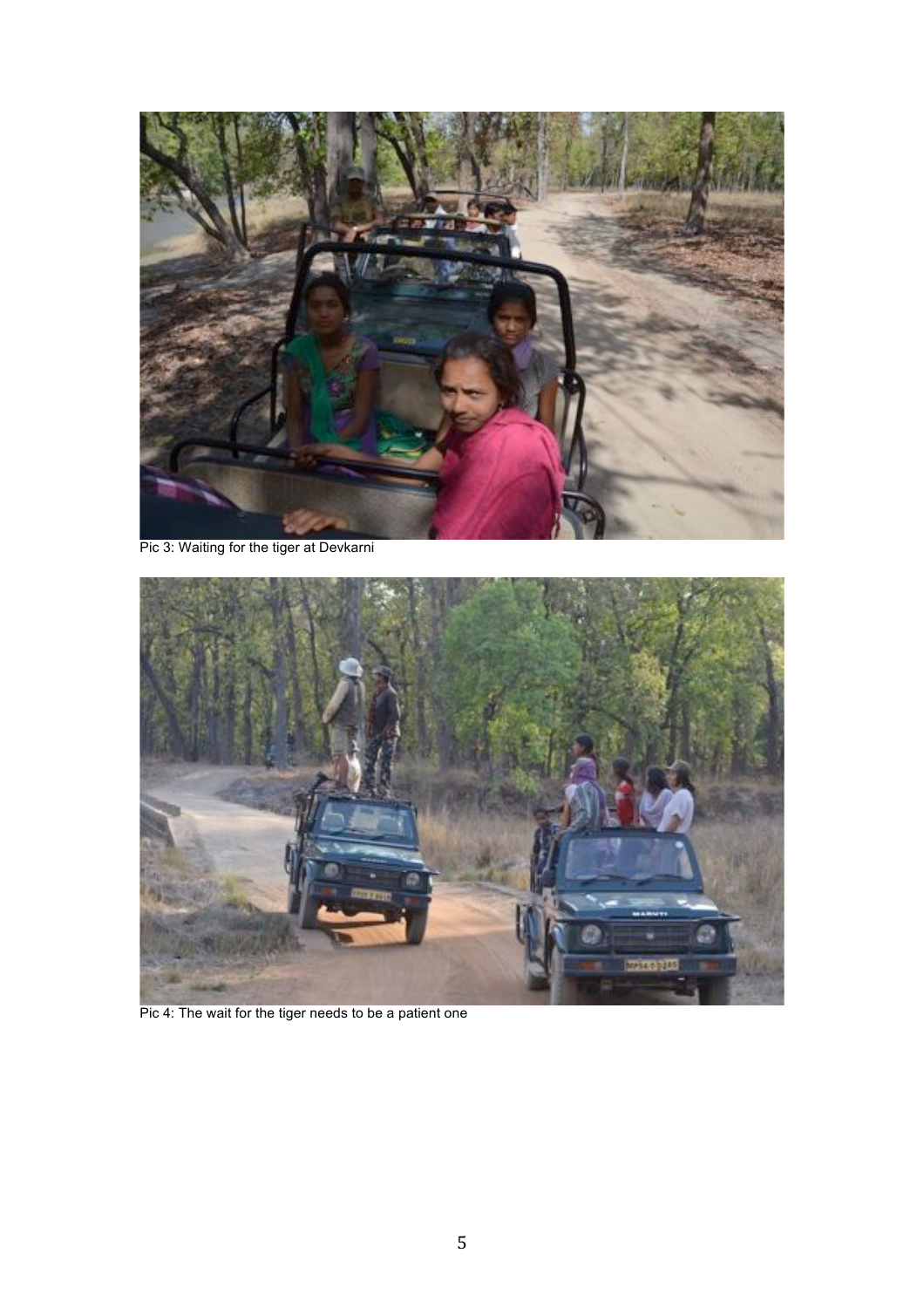

Pic 5: Enjoying the forest and good weather!

The students were also encouraged to note whatever they had seen during the safari and also make a note of the alternative methods suggested, which would ensure a start to the co-existence model. The safari was followed by a lunch with the students and then a screening of the movie – 'Bagh: Hamara Astitva Sahastitva' which translates as, our existence is linked to coexistence, a 7 minute movie put together by the Last Wilderness team which encapsulates the essence of co- existence and conservation in a narrative form featuring *Van Devi* or the forest goddess. The screening was followed by a presentation, which reiterated whatever had been told to the students through the day and the children were encouraged to ask questions and think for themselves about how even a slight imbalance due to negligence on our part may cause for the entire ecosystem to falter.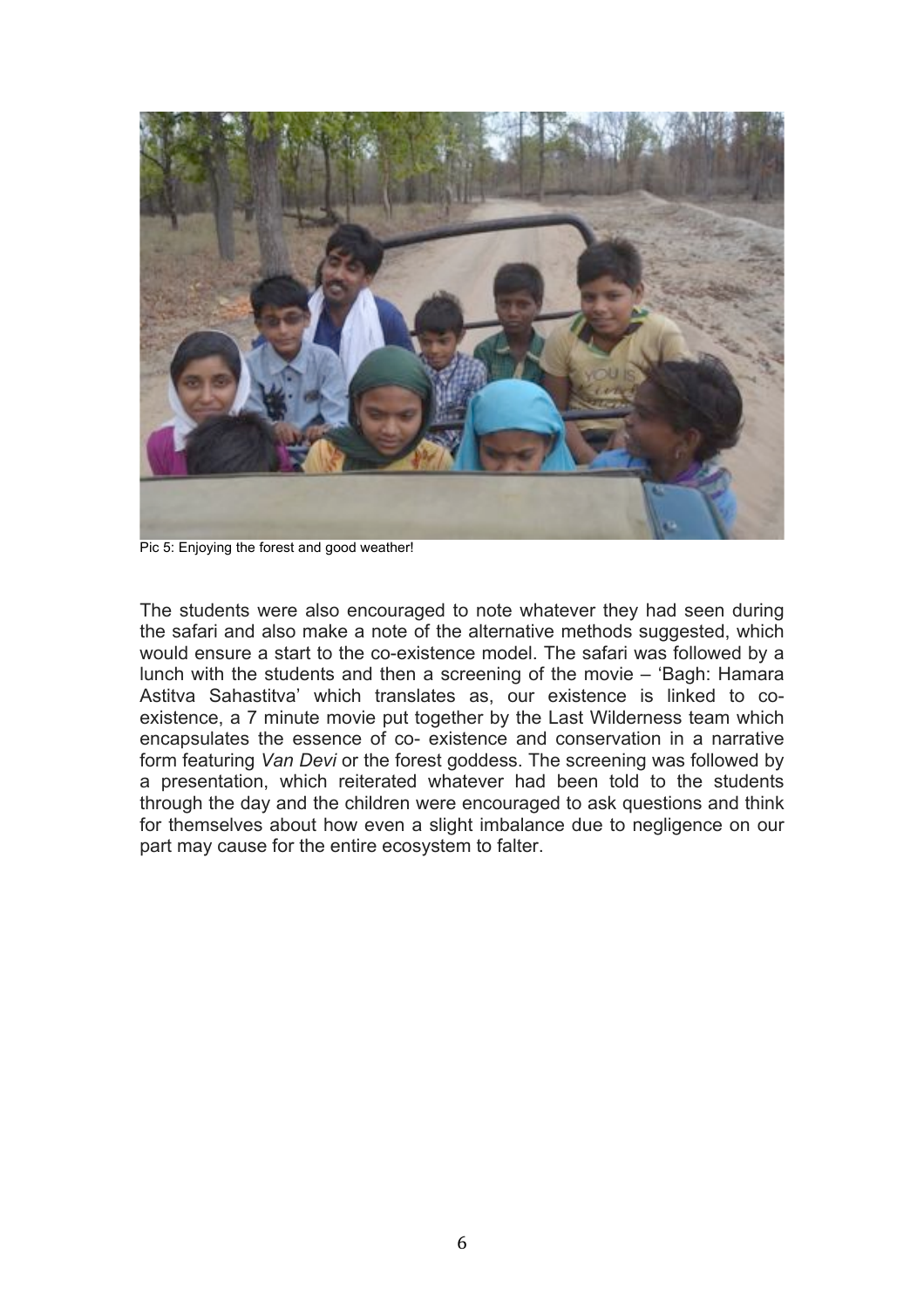

Pic 6: Screening of the movie - 'Bagh'



Pic 7: Our dedicated drivers double up as servers during lunch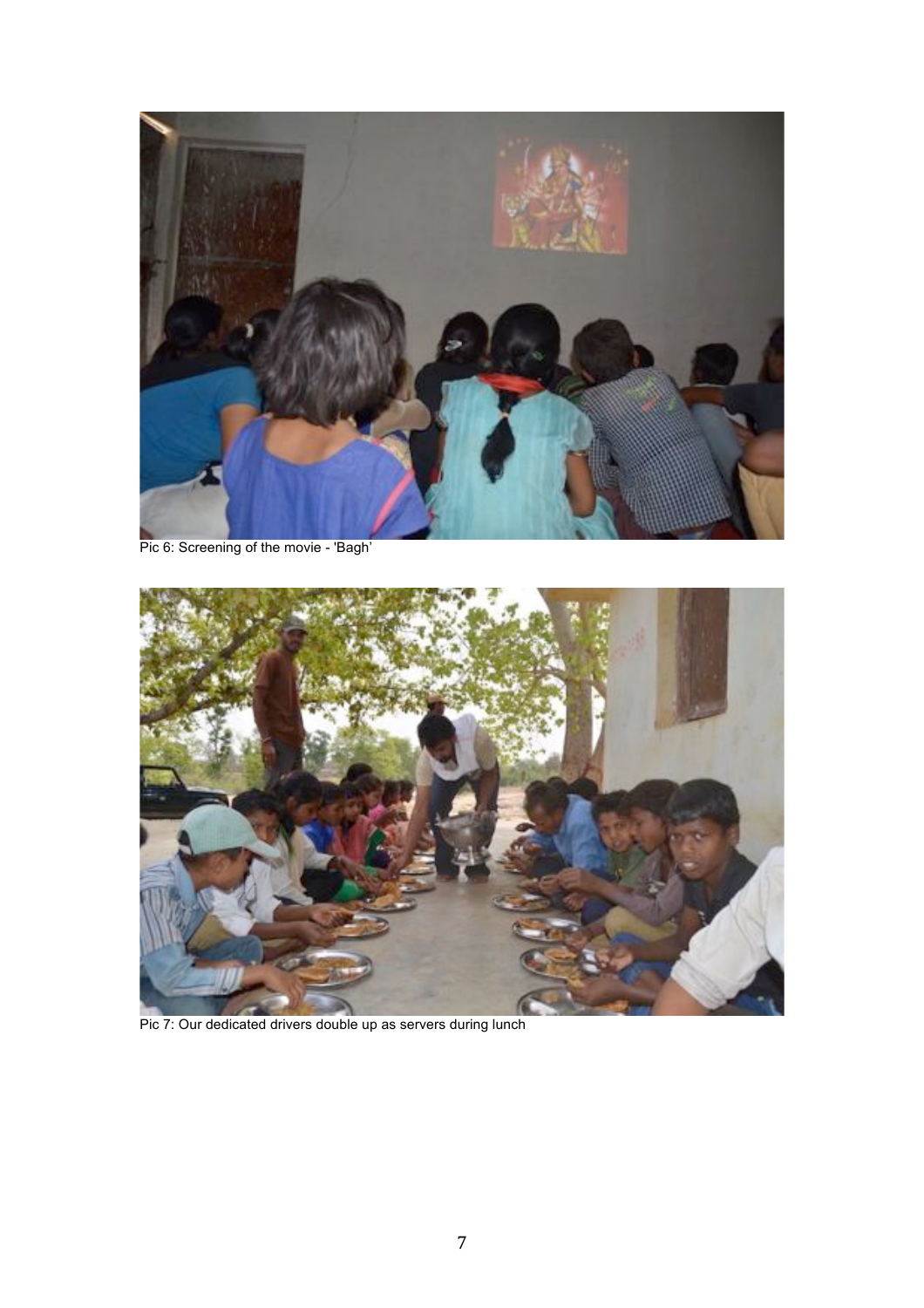

Pic 8: Our volunteer Roshni D'souza takes a session with the students



Pic 9: Movie screening and session at Center point, Hardia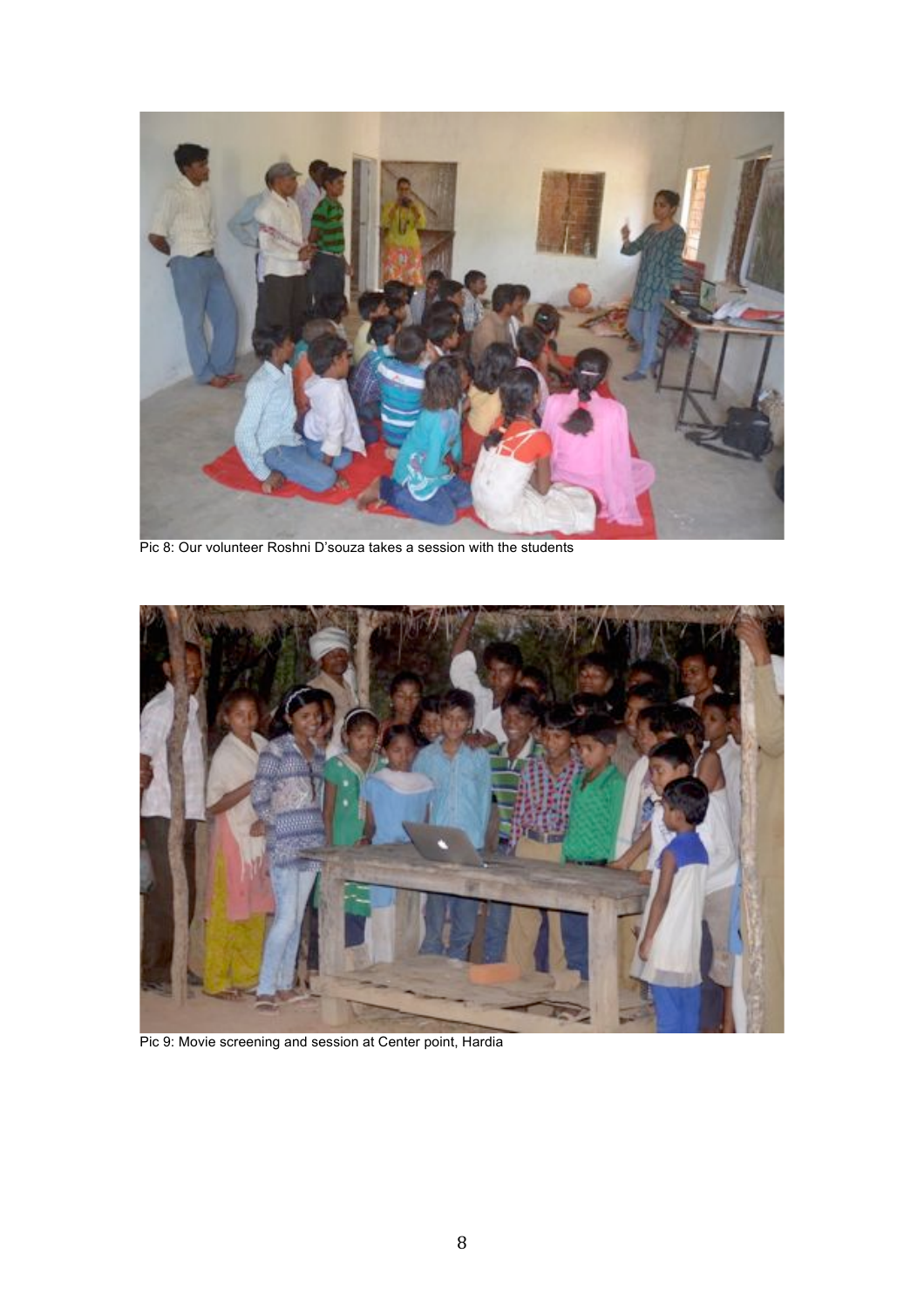#### **Movie bonus: Human-Wildlife conflict**

This time, in addition to the conservation movie, the team screened a short movie about how to best avoid Human – Wildlife conflict in areas that are in close proximity of the reserve. The pointers showcased, as a song is special as the protagonists of the movie are the children of Dhamokhar village, which makes it relatable and of course there was much excitement in the audience on recognising familiar faces.



Pic 10: Students enjoying seeing familiar faces in the movie

#### **Safari special**

Apart from the students, we were joined in the safari by village elders who not only acted as the guardians to the students present, but were also perhaps, the most enthusiastic audience to visit the forest.

Our most senior and enthusiastic of the elders to participate were Gullu Singh a 65 year old resident of Damna village who said that it had been his life long dream to visit the forest sitting in a gypsy. "*Meri manokamna aaj poori ho gayi*" he said with a big smile while 85 year old Hira Lal Gupta another resident of Damna, claimed that this was indeed a special day as he was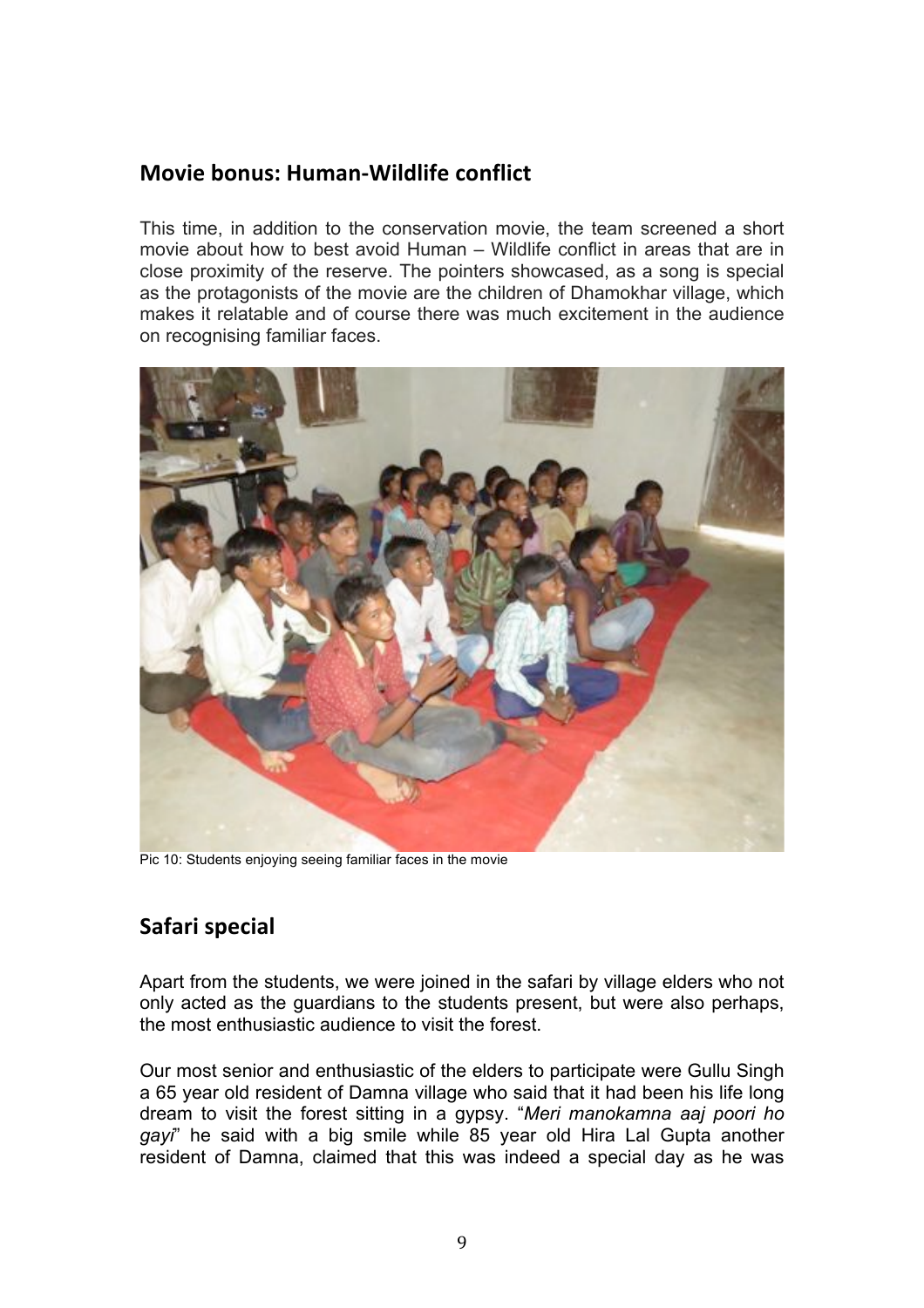privileged enough to see 6 tigers from a vehicle. "*Bahut sundar hai baghwa*" he said, standing up to take a better look at the retreating form of a tiger.

This apart, we had another special visitor in form of Kalavati Baiga, a resident of Gata and the wife of Chote lal Baiga who was killed by a tiger on the first day of the year this year. When asked whether she would like to visit the park along with her children, this incredibly strong lady, without a moment of hesitation agreed to be part of the programme, participating just as enthusiastically as the rest of them. There were hits and misses with regard to tiger sightings, who they affectionately refer to as '*Badkur lal*' or elder brother but nothing deterred the spirits of our audience as they were just as enthused on seeing other animals and visiting different places in the park.



Pic 11: A visit to Badi Gufa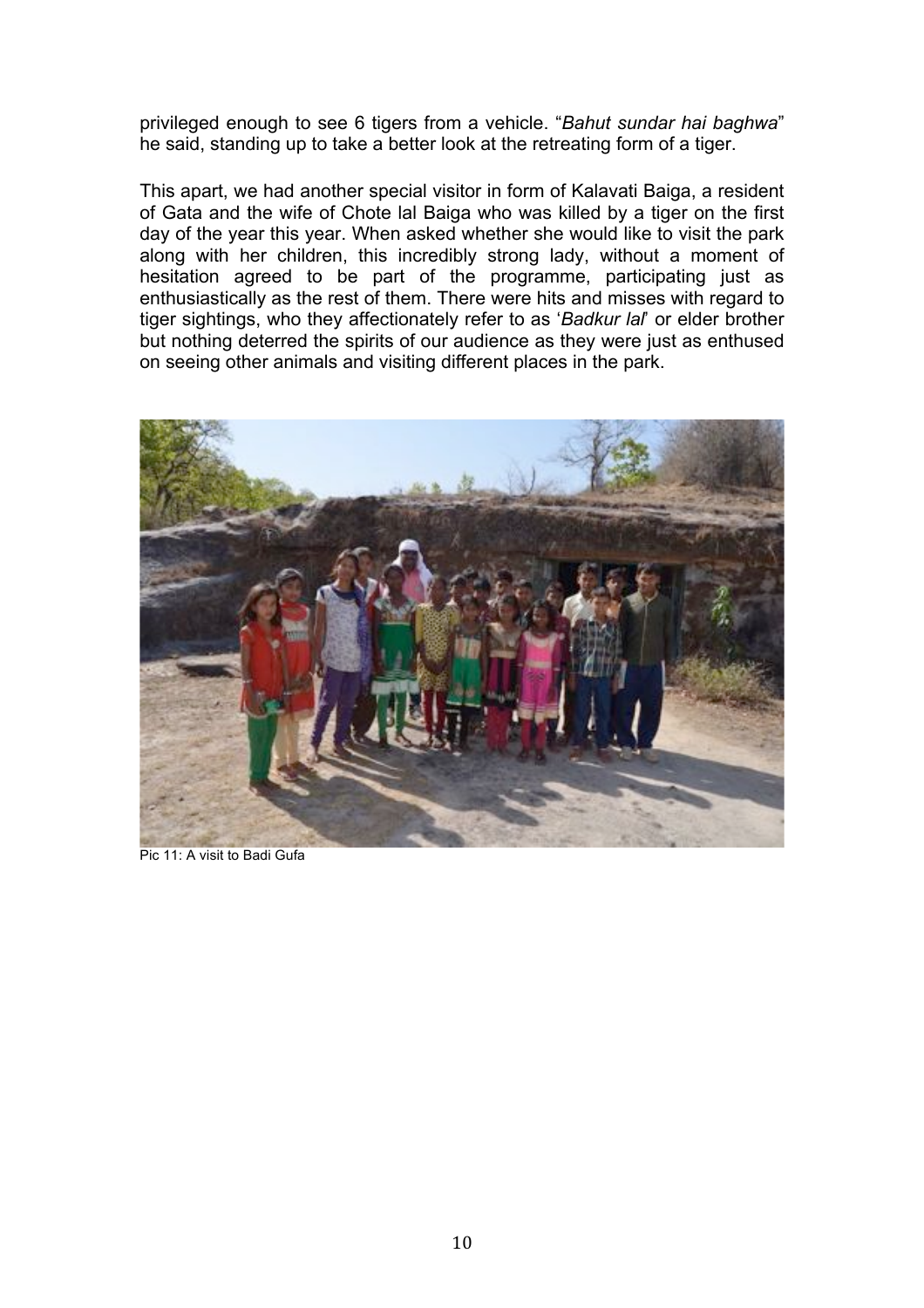

Pic 12: Our volunteer, Vikrant Pardhi de-briefs the students at Shesh Shaiya



Pic 13: Students and a tigress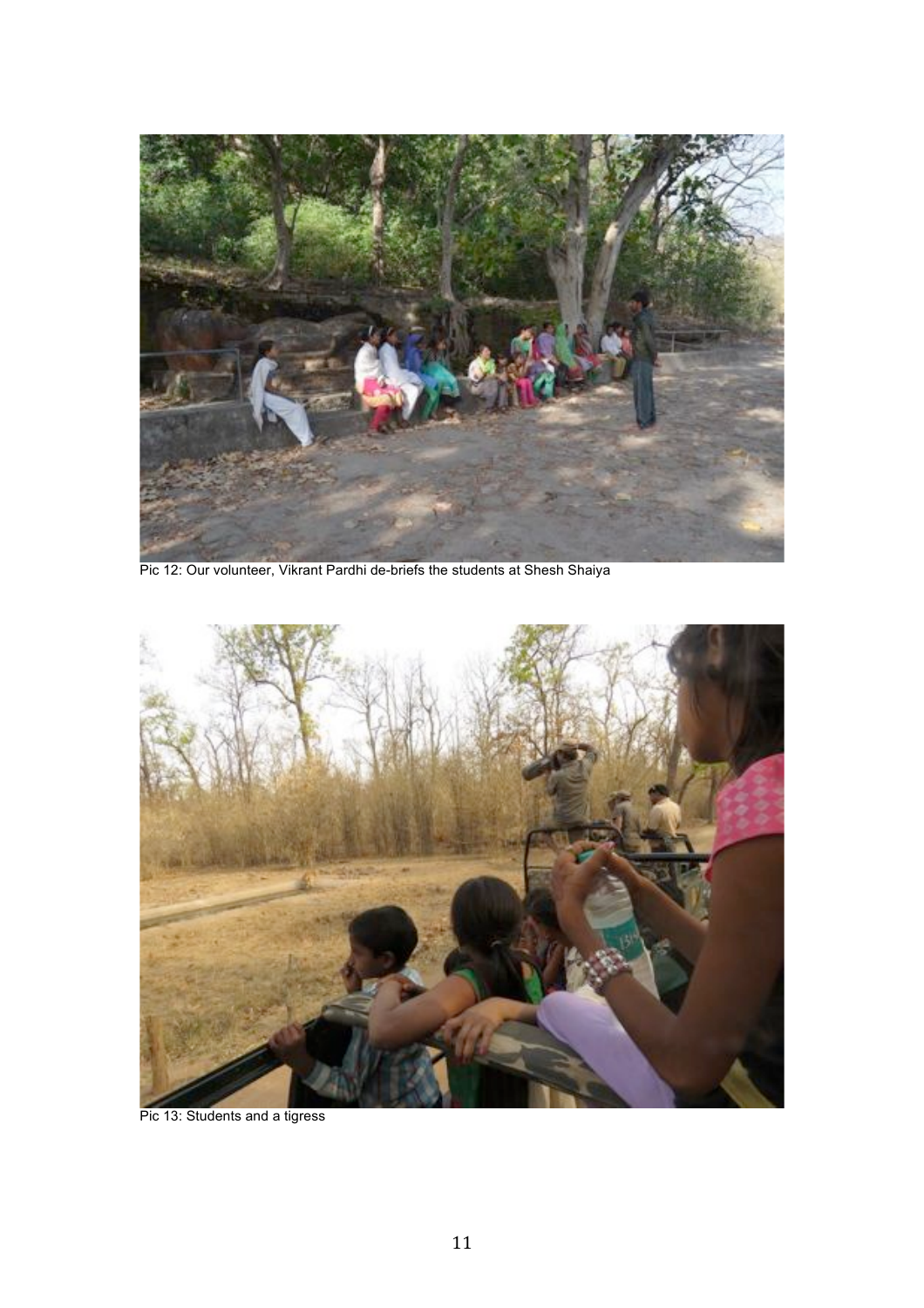

Pic 14: Kalavati Baiga (wearing a white cloth over her head) with her daughter next to her, was as enthusiastic about seeing a tiger as the rest of them



Pic 15: Hiralal Gupta (sitting in front) was our oldest participant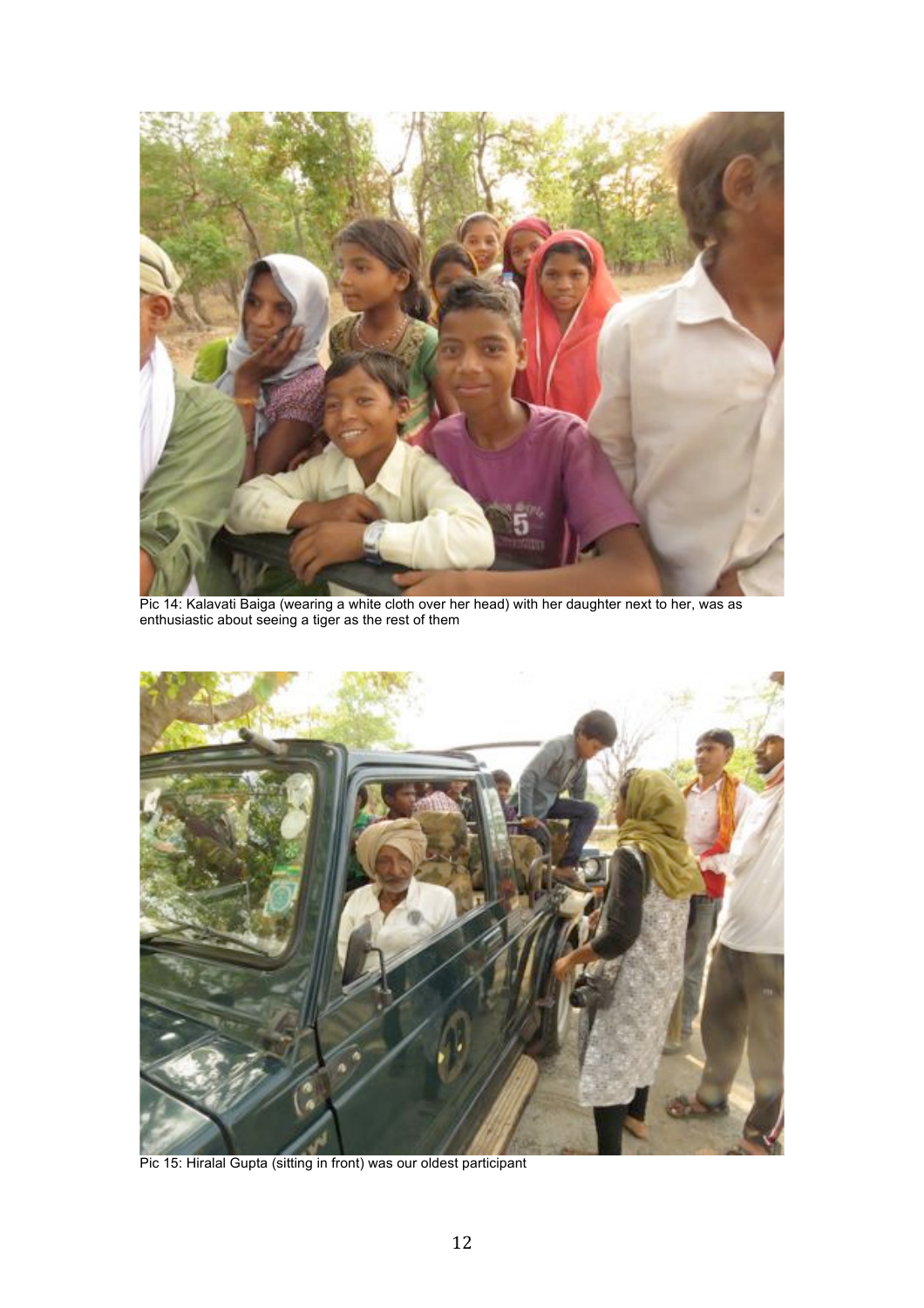

Pic 16: First view of the Bandhavgarh Fort and an excited audience

|                                     | <b>School</b>   | <b>Villages</b> | <b>Number of</b> | <b>Number of</b> |
|-------------------------------------|-----------------|-----------------|------------------|------------------|
| <b>Session date</b>                 | <b>location</b> | covered         | students         | villagers        |
|                                     | Damna           | Damna, Gata     | 102              | 11               |
|                                     | Dulhera         | Dulhera, Bansa  | 95               | 8                |
| 23 April 2016-                      |                 | Madhau,         |                  |                  |
| 5 May 2016                          | Madhau          | Machkheta       | 172              | 13               |
|                                     | Ghaghud         | Ghaghud         | 23               |                  |
|                                     | <b>Badkhera</b> | Badkhera, Deori | 69               | 3                |
| <b>Total number of participants</b> |                 | 461             | 36               |                  |

#### **Participant details**

#### **Blast from the past**

As Damna and Gata have been villages where Last Wilderness Foundation had worked in the past, working there this time, was akin to revisiting people and places after nearly 4 years. We came across past participants who remembered us, and what we had spoken to them about. "Apne tiger dikhaya tha aur jungle bachane ke liye bhi bataya tha" quipped one such village boy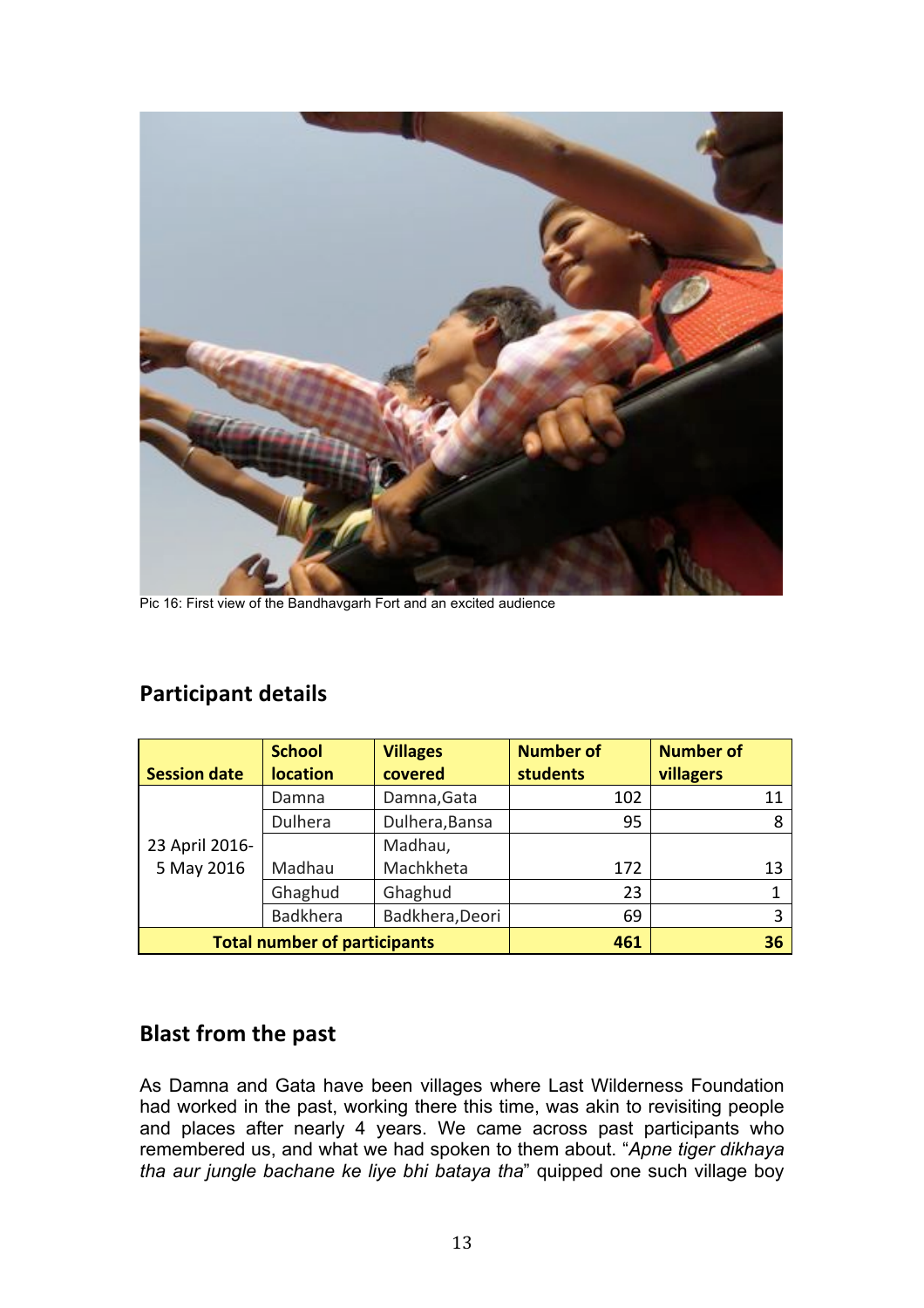shyly. This not only shows the impact the programme has on impressionable minds but also reiterates the need to revisit and constantly touch base with villages in order to maintain the rapport and understanding which can play a pivotal role in aiding conservation.

#### **Other interactions**

This batch of our programme saw quite a few tourists and Forest Department staff interacting with the students to understand where they were from, what they do, what they had seen and whether they liked the tiger or not. "This is their forest first, if we hope to protect the forest, we need their help." said a lady, while another tourist expressed how such programmes should continue in the future as well. Enthusiastic park drivers, who wanted to volunteer for a day and spend time with the students, also joined us. Two such drivers were Ravi Pathak and Sonu Barman who not only indulged the students in information about the forest, but also took a session on conservation after the ride.



Pic 17: R.A. Tala interacts with the students at Hardia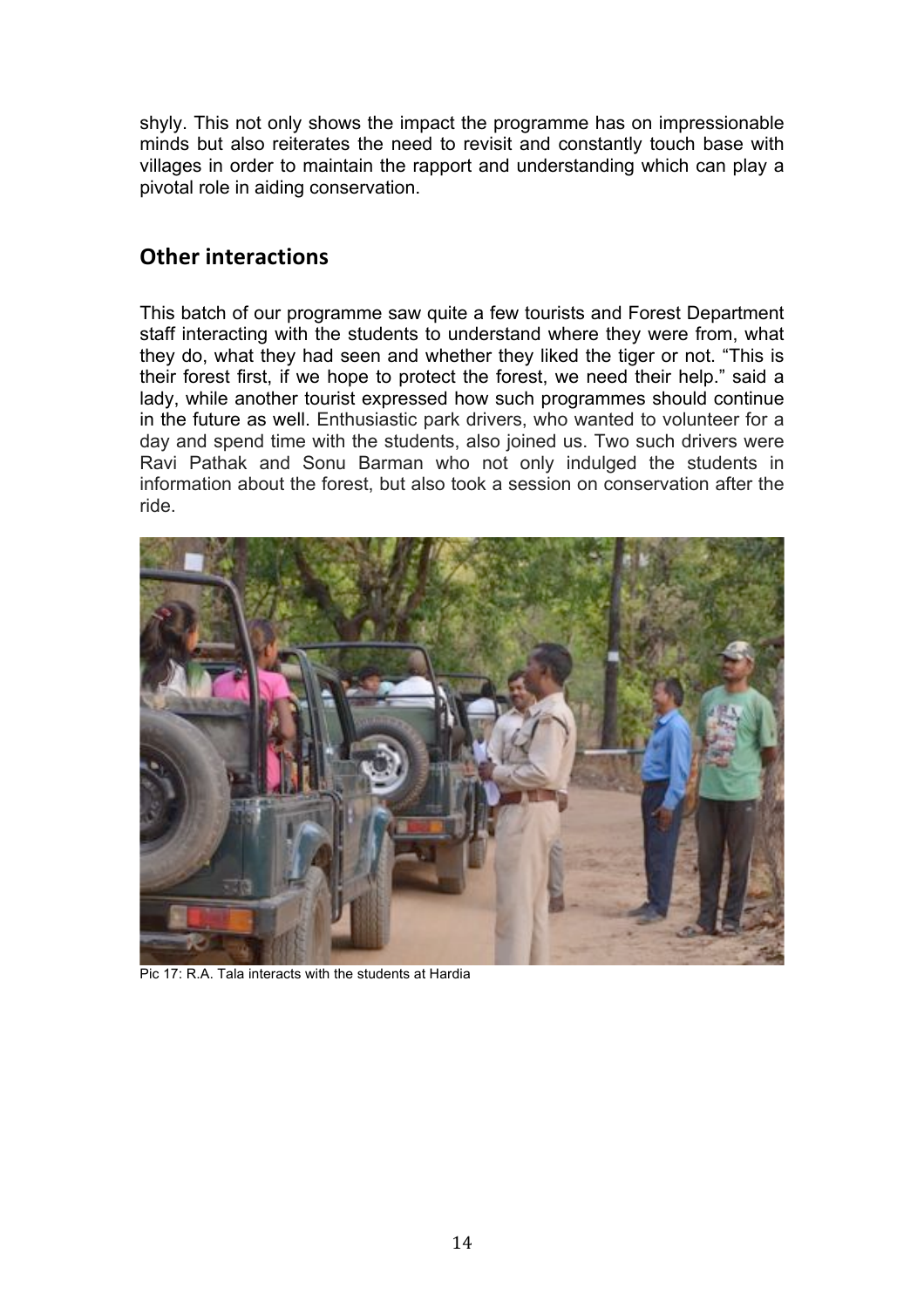

Pic 18: A tourist interacts with the students at the Bagh Nakha camp



Pic 19: Enrolling students for the programme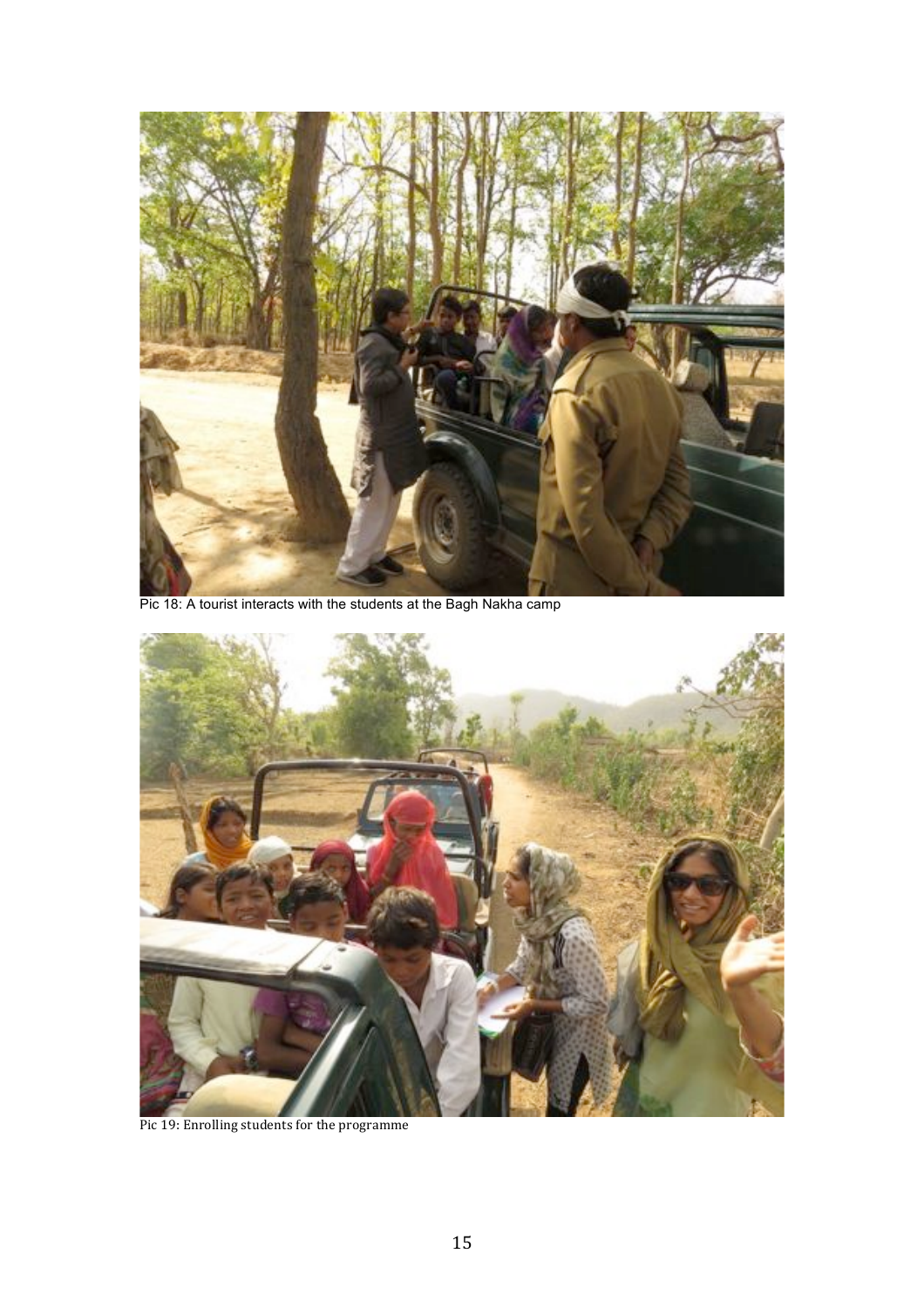

Pic 20: R.O. Tala interacting with the students



Pic 21: Students celebrating a tiger sighting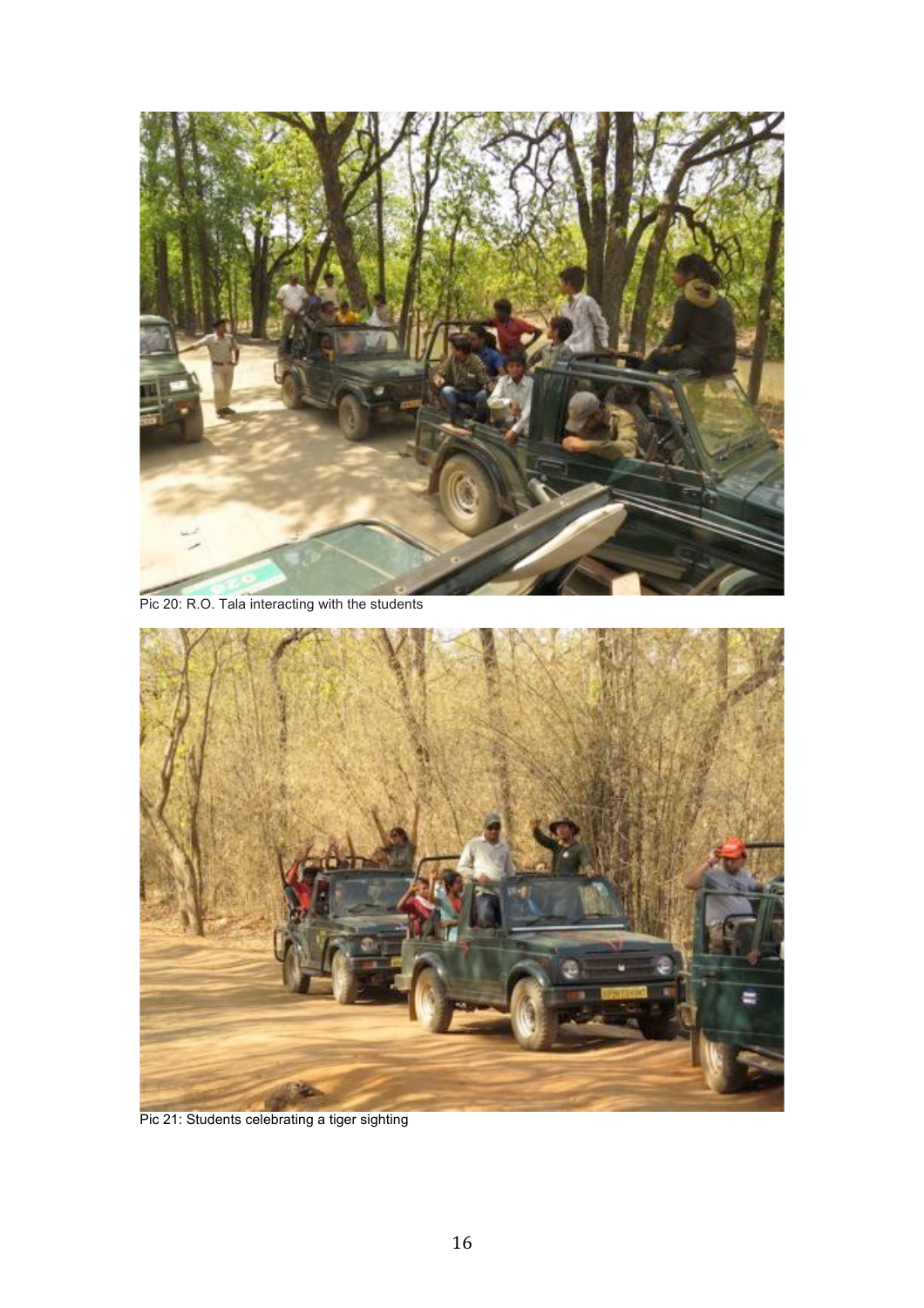### **How does the Village Awareness Programme help? / Benefits of this programme**

1) Helps in sensitising the students towards wildlife (existing around them) and its importance to their lives

2) Helps the students see and understand the co-relation between conservation of tiger and survival of mankind

3) Involves the locals in conservation, creating contacts for information on poaching, forest fire and any other illegal activities

4) Bridges the gap between the Forest Dept. and communities

5) Imbibes a sense of ownership towards the forest

6) Educates /creates awareness among the students about issues of forest fires,man-animal conflict and dependency on forest products thereby equipping them with solutions to deal with the concerned issues

7) Helps in thinking beyond the daily needs and thinking for long term conservation

#### **Protective measures/ actions to avoid man-animal conflicts**

1) Avoid grazing of cattle within the forest, unattended cattle can attract tigers towards villages

2) To reduce your losses, make sure your domestic animals are well protected in the night in cowshed and when grazing in the day, that an adult is herding them

3) Do not leave children alone in the dark hours

4) If you are going out alone in the night then sing songs or play songs on the mobile so that the tiger knows it is a human being and not a deer or a prey. If you see a tiger do not chase or throw anything at it, just move away, because otherwise it might attack you in self-defense.

5) Do not set fire to forest patches for mahua or tendu collection. Instead use more eco- friendly methods like spread a dark sheet or cloth or cement 'gobar' under the tree for easier and faster collection

6) Do not set snares or traps for wild animals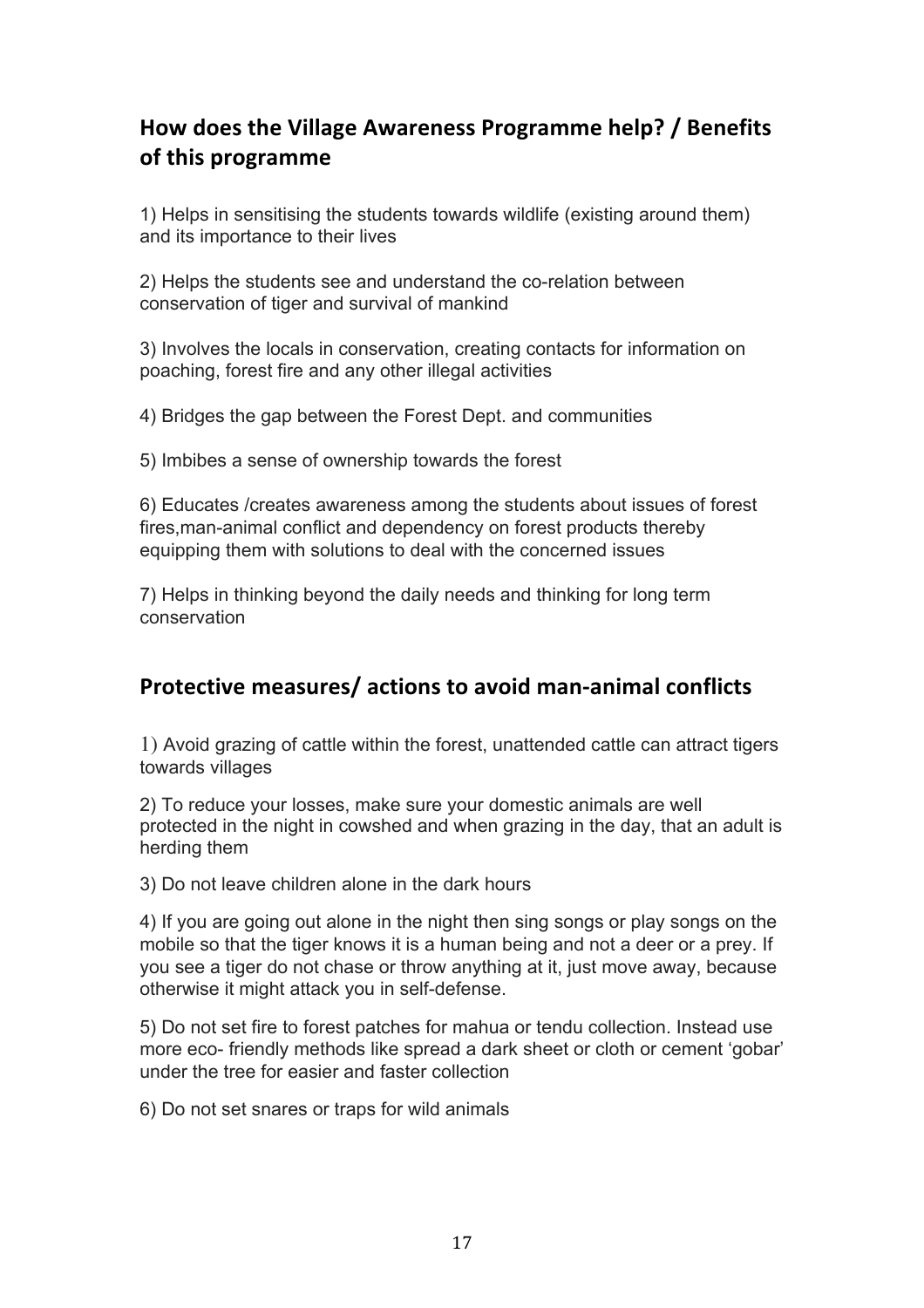#### **Alternative solutions given to aid conservation**

1) Plant one economically important tree like mahua or tendu for every tree felled for the purpose of fuel and household purposes, preferably around villages so that entering the forest is avoided thereby reducing Human-Wildlife conflict

2) Be aware and spread the message

#### **Challenges faced**

The biggest challenge we faced during this programme was initial refusal and hesitation by some people in the villages of Dulhera and Badkhera to join the programme as they had never been exposed to any programme of this nature before and were rightly concerned about the safety of their children.

However, on visiting the houses personally and briefing the villagers on the programme, they seemed more convinced and ultimately allowed the students to be part of the programme. After the initial glitch, once the villagers had more trust towards the programme, they ensured a smooth running of it by cooperating fully. The team also invited the village elders to be part of the programme, to not only act as guardians to the students present, but to also gain an insight into the working of the programme.



Pic 22: Victory for the tiger